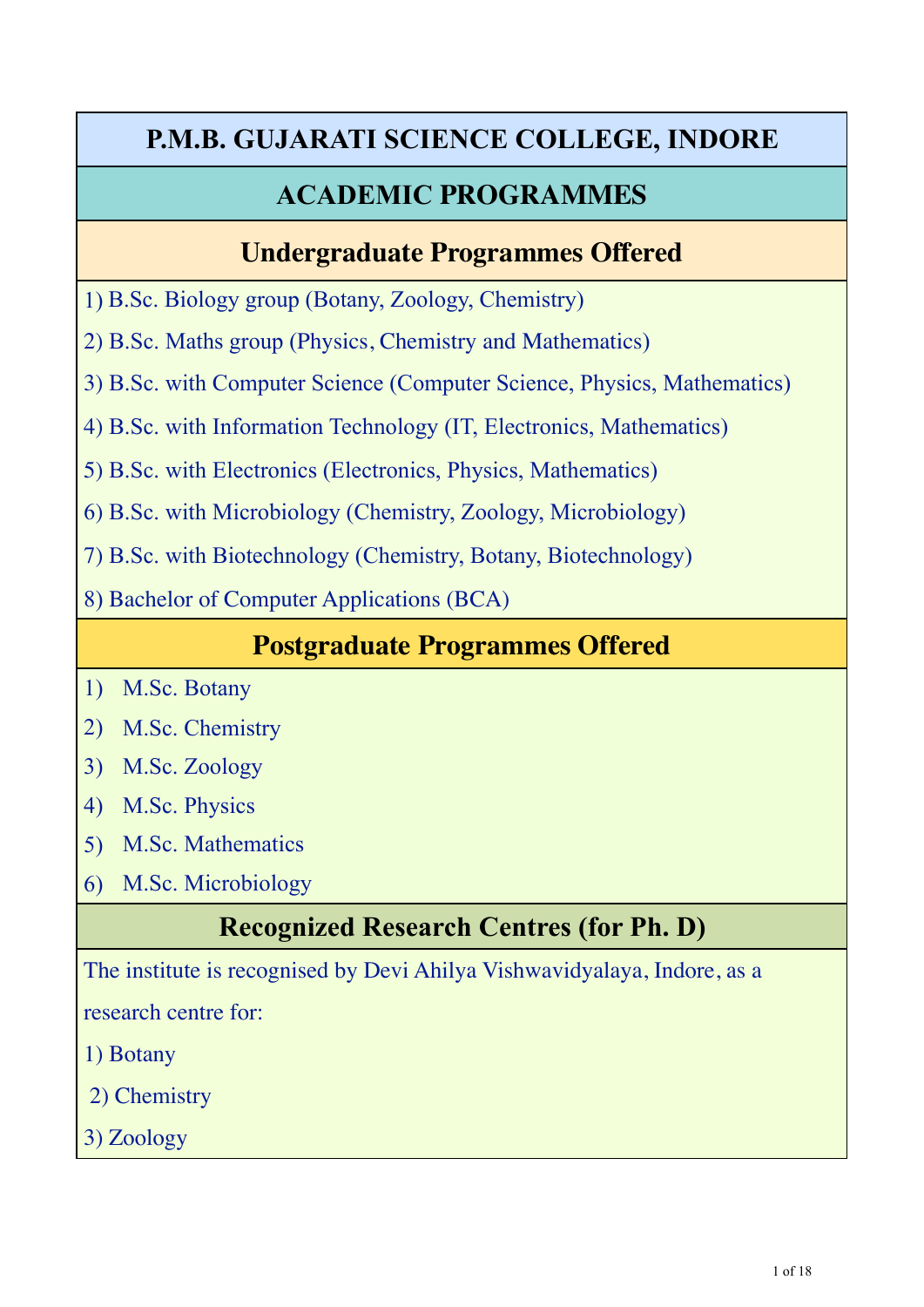## **UNDERGRADUATE PROGRAMMES**

## **NAME OF PROGRAMME : B.Sc**

## **Programme Outcomes**

Bachelor of Science (B.Sc.) offers theoretical as well as practical knowledge about different subject areas. These subject areas include core subjects like Physics, Chemistry, Mathematics, Botany, Zoology and other fields depending on the specialisation a student opts, *viz*. Computer Science, Information Technology, Electronics, Microbiology and Biotechnology.

This programme course is most beneficial for students who have a strong interest and background in Science and Mathematics.

### *The outcomes of the B.Sc. programme are:*

- The B.Sc.programme helps to develop scientific temper and is beneficial for the society as the scientific developments help in the development of the society.
- After the completion of this course students have the option to go for higher studies i.e. M. Sc and then take up research for the welfare of mankind.
- Students, after this course, have the option to join Indian Civil Services as IAS, IFS, etc.
- This course also offers opportunities for serving in Indian Army, Indian Navy, Indian Air Force as officers.
- Science graduates can go to serve in industries or may opt for establishing their own industry.
- Students can also find employment in government sectors.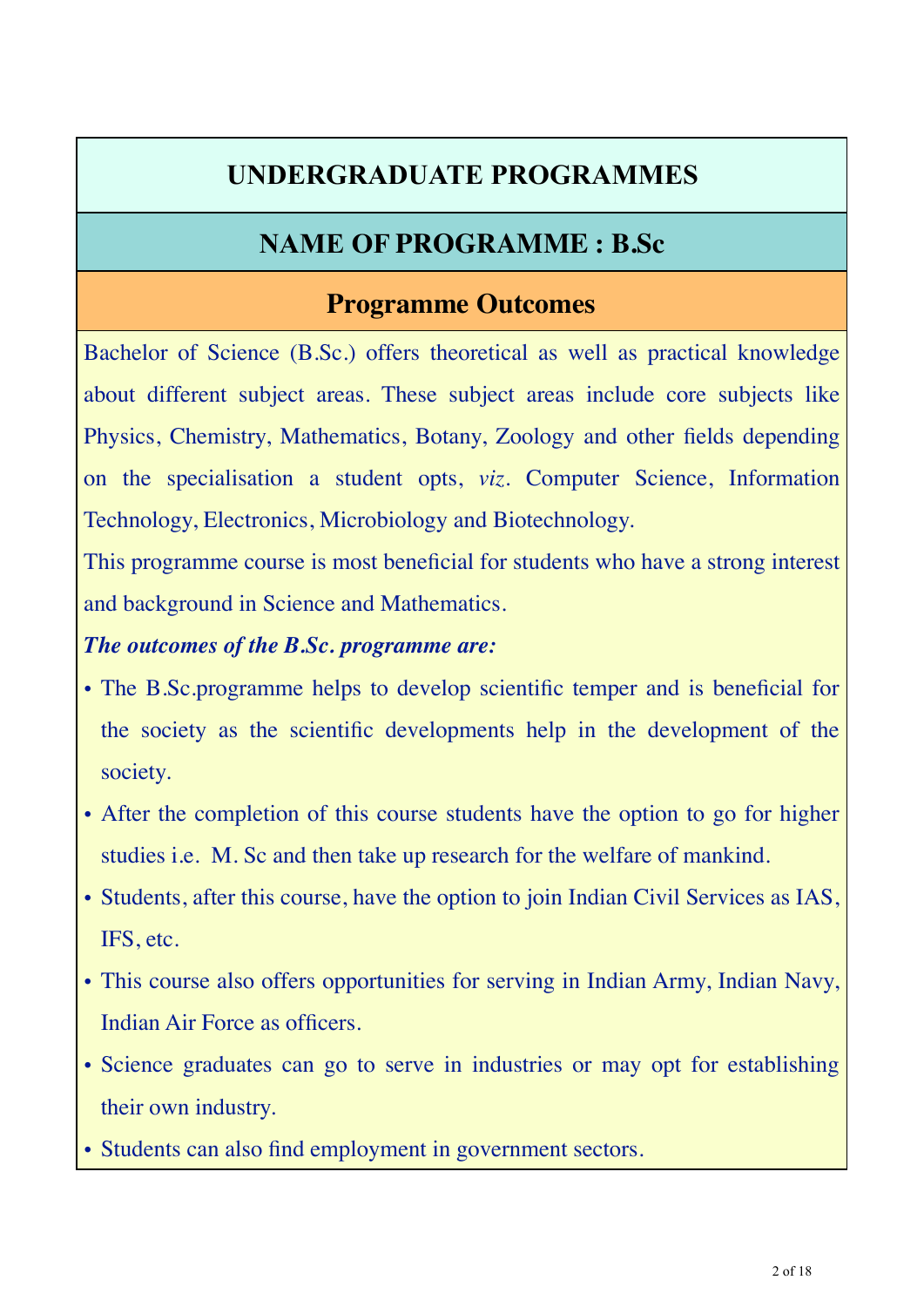## **Programme Specific Outcomes**

### **1) B.Sc. Biology group** (Botany, Zoology, Chemistry)

- B.Sc. Biology students are able to acquire knowledge regarding Botany, Zoology, Chemistry (along with Foundation subjects like English, Hindi, Entrepreneurship, Environmental Science, Computer Basics)
- They are able to correctly use biological instrumentation and proper laboratory techniques.
- By studying Botany, students understand the nature and basic concepts of plant cell biology and the principles of evolution and ecology. They study Mendelian and molecular genetics, cell structure, cell physiology, molecular processes of cells, etc.
- By studying Zoology, students gain knowledge and skill in the fundamentals of animal sciences, They study animals of different phyla, evolutionary processes, basic concepts of cell biology, genetics, taxonomy, physiology, ecology and applied Zoology.
- By studying Chemistry, they acquire knowledge of chemical thermodynamics, kinetics, electrochemistry, atomic structure, organic chemistry, spectroscopy, etc. They develop skills in different chemical analytic techniques and their industrial applications.
- Students can opt for post-graduation in Botany, Zoology, Chemistry, Fisheries, Seed Technology, Horticulture, Biotechnology and Microbiology.
- They can go for Indian Forest Service and other competitive examinations.
- With a Chemistry background, students opt for pharmaceutical industry jobs
- self-employment in the fields as: mushroom cultivation, organic manure preparation, the horticultural plant production, cultivation of crops in poly house condition, plant tissue culture laboratories, etc.
- With a Zoology background, they get employment in the fields as: sericulture, apiculture, fisheries animal tissue culture laboratories, etc.
- Some even opt for the teaching profession.
- Since these are core subjects possibilities are always more in government jobs too.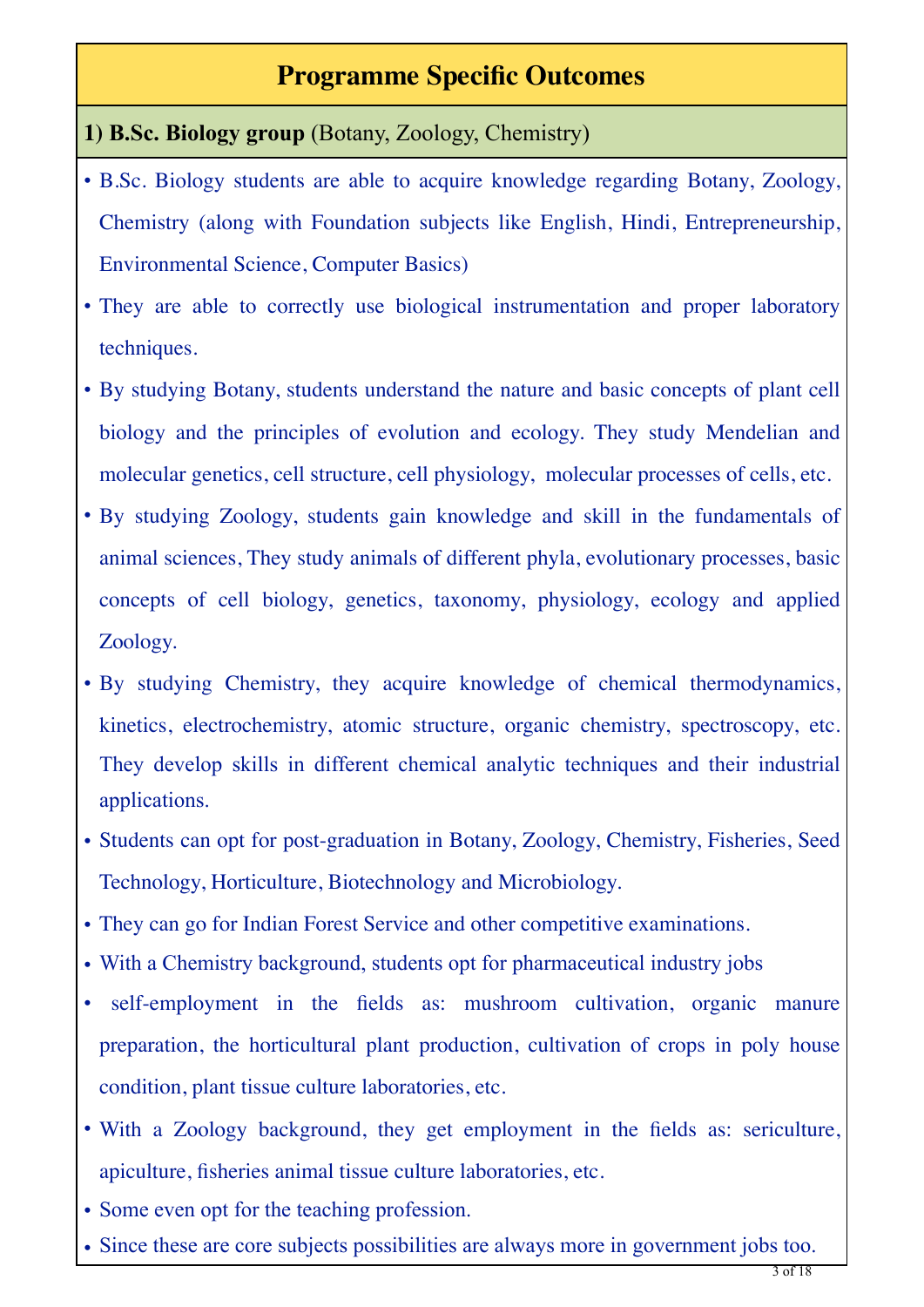### **2) B.Sc. Maths group** (Physics, Chemistry and Mathematics)

- B.Sc. (PCM) students are able to acquire knowledge regarding Physics, Chemistry and Mathematics (along with Foundation subjects like English, Hindi, Entrepreneurship, Environmental Science, Computer Basics)
- By studying Physics, these students acquire a scientific knowledge of the core physics principles in Mechanics, Electromagnetism, Modern Physics, and Optics.
- By studying Chemistry, they acquire knowledge of chemical thermodynamics, kinetics, electrochemistry, atomic structure, organic chemistry, spectroscopy, etc. They develop skills in different chemical analytic techniques and their industrial applications.
- By studying mathematics, they are able to demonstrate basic manipulative skills in algebra, geometry, trigonometry, and beginning calculus.
- Post-graduation in any of the three subjects in the group, Physics, Chemistry, Mathematics, is always an option.
- Students targeting defence services also stand a chance if they have opted for these subjects, especially in case of Air Force, since we have an NCC Air Wing in the college.
- Some even opt for the teaching profession.
- Since these are core subjects the possibilities are always more, even in government jobs.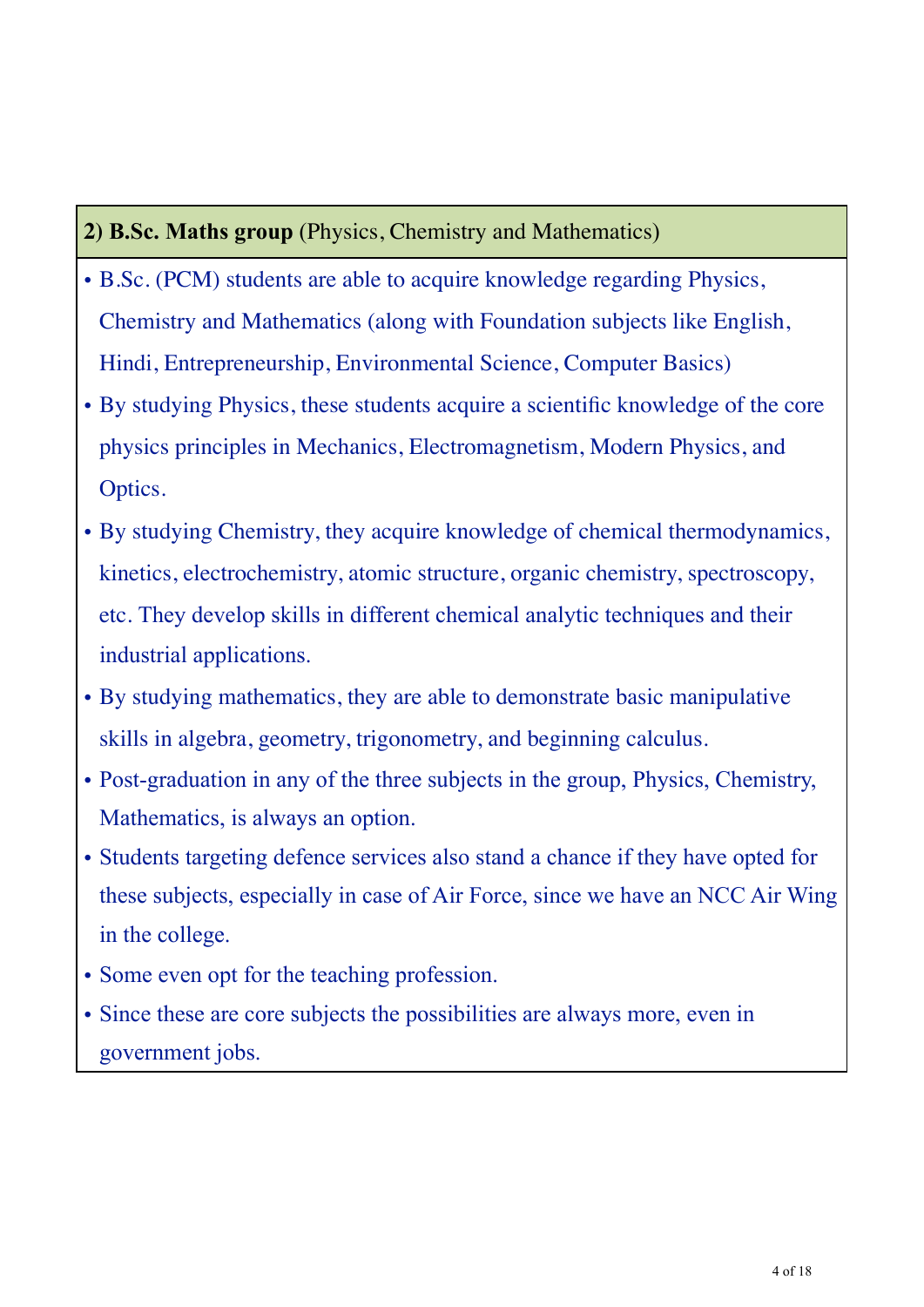#### **3) B.Sc. with Computer Science** (Computer Science, Physics, Mathematics)

- B.Sc. (CS) students are able to acquire knowledge regarding Physics, Mathematics and Computer Science (along with Foundation subjects like English, Hindi, Entrepreneurship, Environmental Science, Computer Basics)
- By studying CS as one of the subjects, students learn to computer programming, to apply algorithmic, mathematical and scientific reasoning to a variety of computational problems. Students will be able to apply mathematical and computing theoretical concepts in solution of common computing applications, such as computing the order of an algorithm.
- By studying Physics, these students acquire a scientific knowledge of the core physics principles in Mechanics, Electromagnetism, Modern Physics, and Optics.
- In Mathematics, they are able to demonstrate basic manipulative skills in algebra, geometry, trigonometry, and beginning calculus.
- On completion of the B.Sc. with Computer sciences as one of the subjects, students are able to: serve as programmers, work as the hardware designers with the knowledge of networking concepts, give technical support for the various systems, serve as web designers with latest web development technologies, work as consultants and management officers for system management, etc.
- They can pursue a post graduation in CS, Physics, Maths, and even MCA.
- An integrated Ph.D programme is also an option. These open avenues for further research and jobs.
- Even a graduate has possibilities of jobs in companies as TCS, Wipro, and HCL etc.
- Students targeting defence services also stand a chance if they have opted for these subjects, especially in case of Air Force, since we have an NCC Air Wing in the college.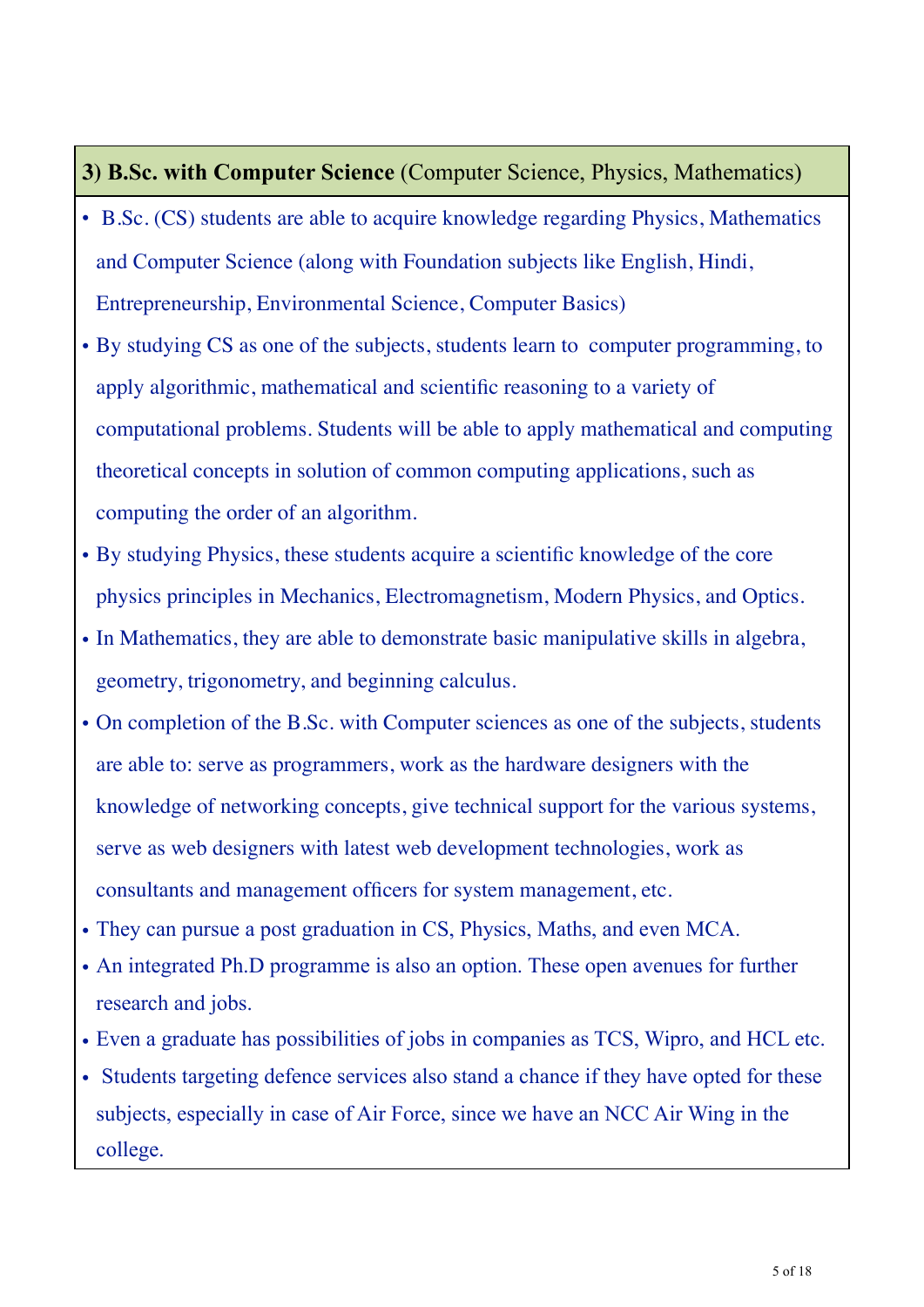### **4) B.Sc. with Information Technology** (IT, Electronics, Mathematics)

- B.Sc. (IT) students are able to acquire knowledge regarding IT, Mathematics and Electronics (along with Foundation subjects like English, Hindi, Entrepreneurship, Environmental Science, Computer Basics).
- By studying IT as one of the subjects, students are able to able to design, implement, and evaluate a computer-based system, process, component, or programmes to meet desired needs and to effectively integrate IT-based solutions into the user environment.
- In Electronics, students study Digital electronics, Analog electronics, Data structure, Programming languages, Quantum mechanics, Mathematics, Statistics, Network analysis, Fundamentals of electronics, and electromagnetic, etc.
- By studying mathematics, students are able to demonstrate basic manipulative skills in algebra, geometry, trigonometry, and beginning calculus. They can apply knowledge of computing and mathematics appropriate to the discipline
- On completion of the B.Sc. with IT as one of the subjects, students are able to work as IT Sales and Marketing person, serve as IT Officers in Banks and cooperative societies, give technical support for the various systems, serve as web designers with latest web development technologies, work as consultants and management officers for system management, etc.
- Post-graduation in any of the three subjects in the group, IT, Electronics, Mathematics is always an option.
- Students targeting defence services also stand a chance if they have opted for these subjects, especially in case of Air Force, since we have an NCC Air Wing in the college.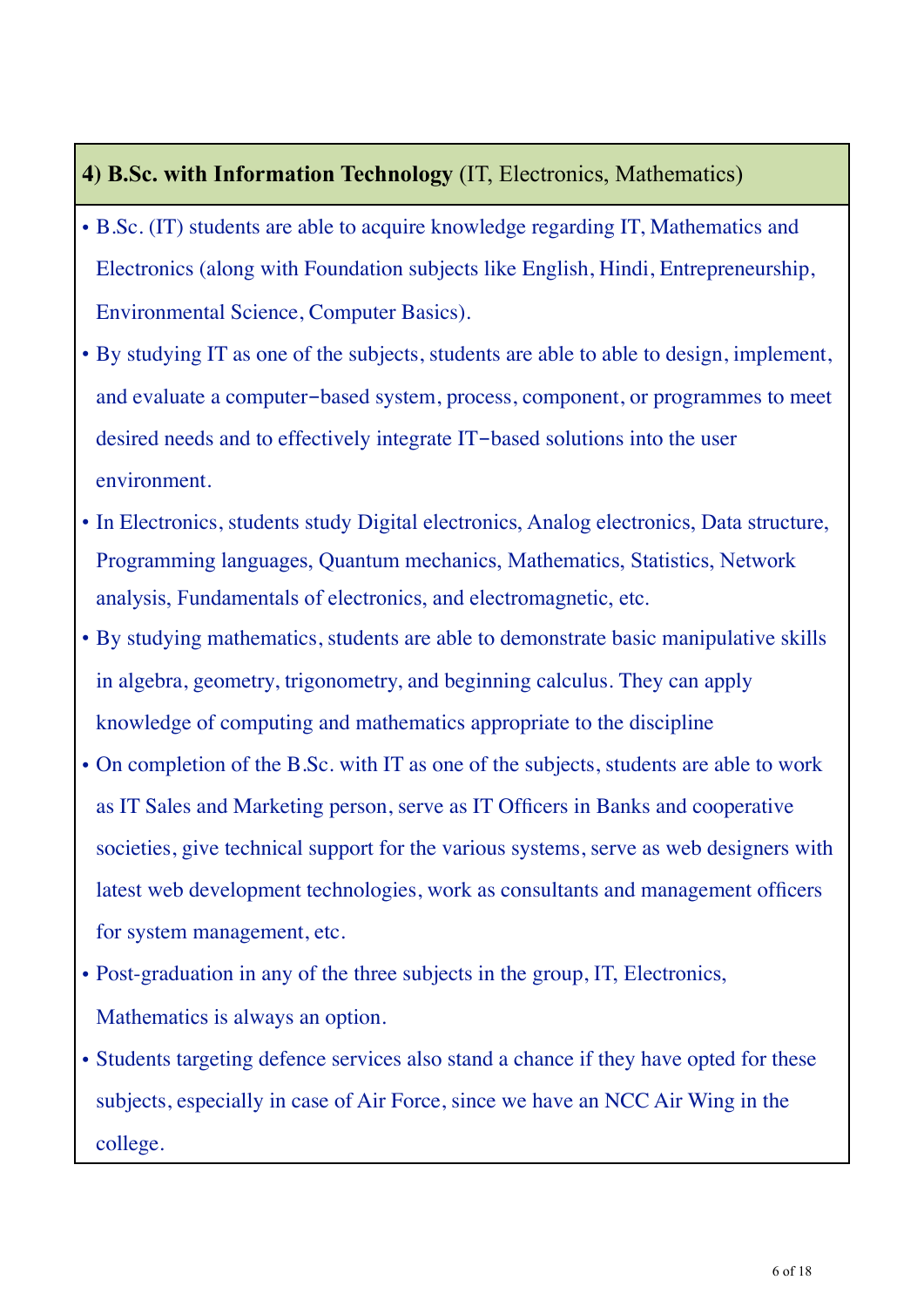#### **5) B.Sc. with Electronics** (Electronics, Physics, Mathematics)

- B.Sc. (with Electronics) students are able to acquire knowledge regarding Physics, Physics, Mathematics (along with Foundation subjects like English, Hindi, Entrepreneurship, Environmental Science, Computer Basics)
- In Electronics, students study Digital electronics, Analog electronics, Data structure, Programming languages, Quantum mechanics, Mathematics, Statistics, Network analysis, Fundamentals of electronics, and electromagnetic, etc. The course introduces students to the fundamentals of electrical circuits such as transistors, vacuum tubes, integrated circuits and diodes.
- By studying Physics, these students acquire a scientific knowledge of the core physics principles in Mechanics, Electromagnetism, Modern Physics, and Optics.
- By studying Mathematics, they are able to demonstrate basic manipulative skills in algebra, geometry, trigonometry, and beginning calculus.
- Completion of B.Sc. with Electronics as one of the subjects, opens avenues in the hardware industry and PG in Telecommunications, Physics, and further studies in Maths, Physics, and MCA. students can seek employment in various public and private sectors as Electronics and Communication Consultant, etc
- Defence services, government sector jobs, telecommunication jobs, hardware industry related jobs etc are open for them .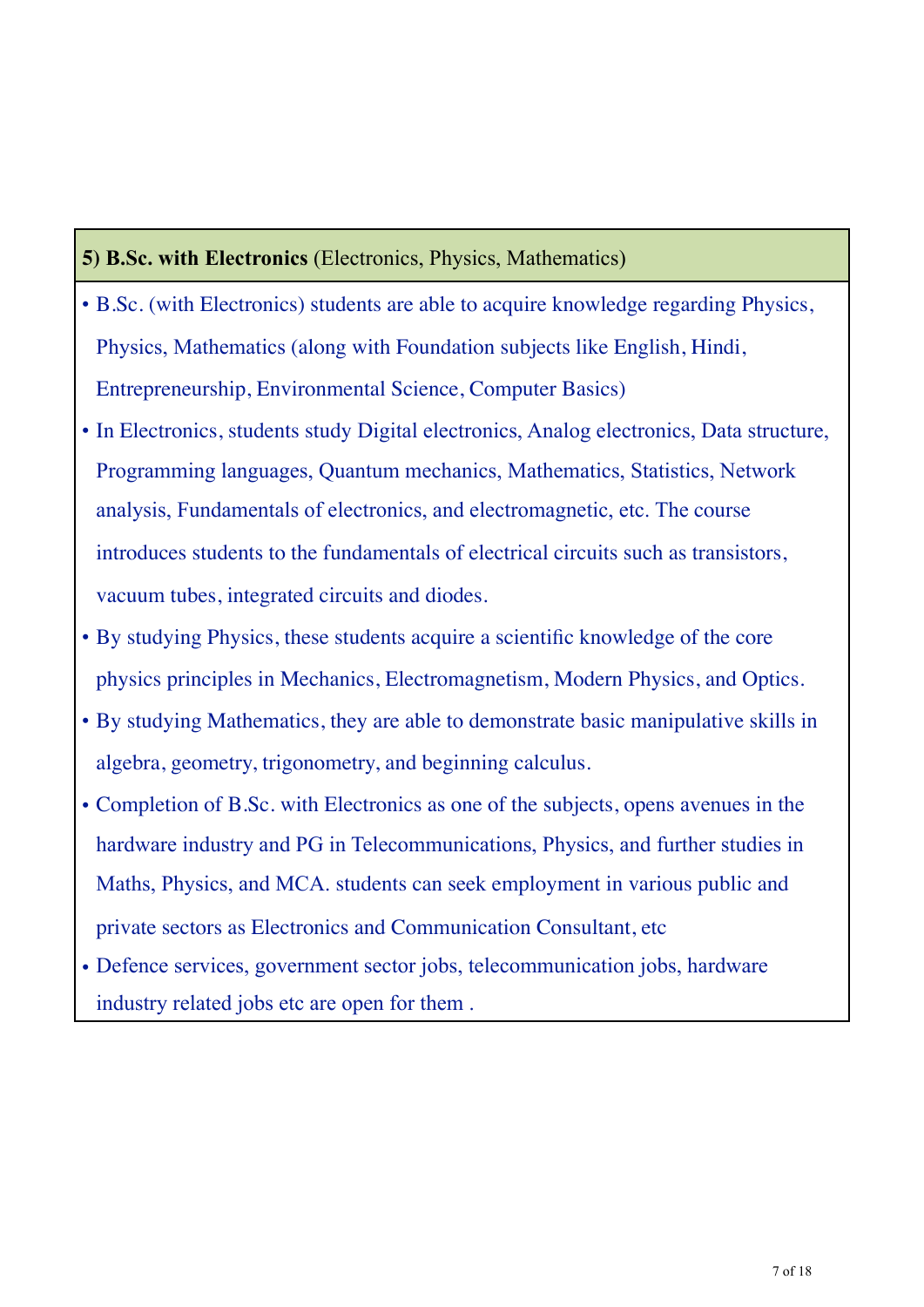### **6) B.Sc. with Microbiology (Chemistry, Zoology, Microbiology)**

- B.Sc. Microbiology students are able to acquire knowledge regarding Chemistry, Zoology, Microbiology (along with Foundation subjects like English, Hindi, Entrepreneurship, Environmental Science, Computer Basics).
- Microbiology, involves the study of microorganisms with particular emphasis on the biology of bacteria, viruses, fungi and protozoan parasites. The curriculum is designed to educate students in a variety of important microbiological disciplines and develop technical skills and competencies. Students learn about the theoretical basis of the tools, technologies and methods common to microbiology; and demonstrate practical skills in the use of tools, technologies and methods common to microbiology.
- By studying Chemistry, students acquire knowledge of chemical thermodynamics, kinetics, electrochemistry, atomic structure, organic chemistry, spectroscopy, etc. They develop skills in different chemical analytic techniques and their industrial applications.
- By studying Zoology, students gain knowledge and skill in the fundamentals of animal sciences, They study animals of different phyla, evolutionary processes, basic concepts of cell biology, genetics, taxonomy, physiology, ecology and applied Zoology.
- Students can opt for post-graduation in Microbiology, Chemistry, and Zoology.
- The scope of Microbiology is in various fields such as agriculture, dairy industry, water industry, pharmacy, medicine, clinical research, bio-nanotechnology, etc.
- With a Chemistry background, students opt for the pharmaceutical industry as a job opening.
- With a Zoology background, they get employment in the fields as: sericulture, apiculture, fisheries animal tissue culture laboratories, etc.
- Some even opt for the teaching profession.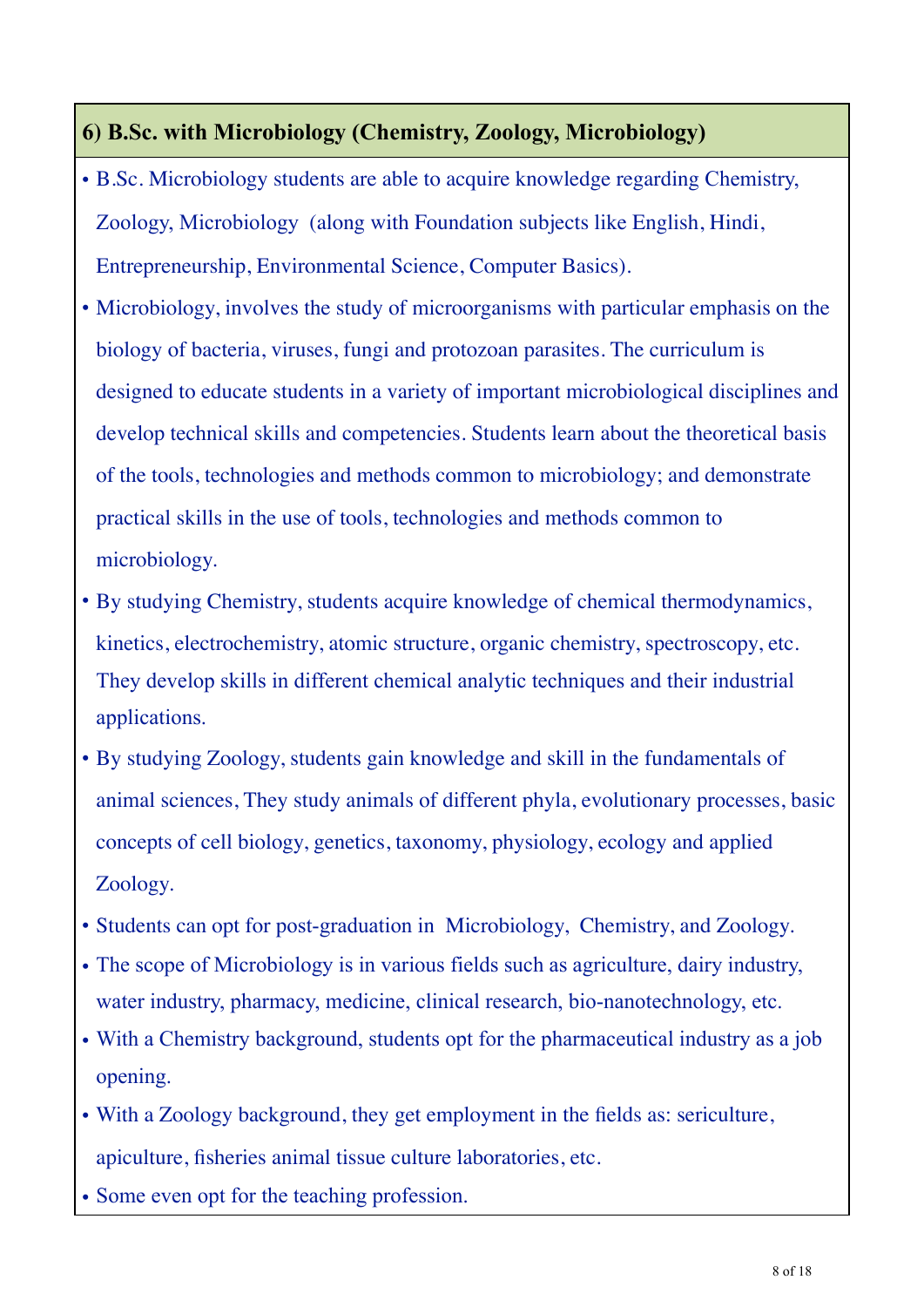### **7) B.Sc. with Biotechnology** (Chemistry, Botany, Biotechnology)

- B.Sc. Biotechnology students are able to acquire knowledge regarding Chemistry, Botany, Biotechnology (along with Foundation subjects like English, Hindi, Entrepreneurship, Environmental Science, Computer Basics).
- Biotechnology teaches about biological sciences with technologies that manipulate living organisms and biological systems to produce products that advance healthcare, medicine, agriculture, food, pharmaceuticals and environment control.
- By studying Chemistry, students acquire knowledge of chemical thermodynamics, kinetics, electrochemistry, atomic structure, organic chemistry, spectroscopy, etc. They develop skills in different chemical analytic techniques and their industrial applications.
- By studying Botany, students understand the nature and basic concepts of plant cell biology and the principles of evolution and ecology. They study Mendelian and molecular genetics, cell structure, cell physiology, and molecular processes of cells, etc.
- Students can opt for post-graduation in Biotechnology, Microbiology, Chemistry, and Botany.
- The graduates after the successful completion of the programme, have wide scopes in aspects of career wherein they can explore their skills in the areas of pharmaceuticals, medical sectors, agricultural industries, food industries, etc.
- With a Chemistry background, students opt for the pharmaceutical industry as a job opening.
- With a Botany background, they get self-employment in the fields as: mushroom cultivation, organic manure preparation, the horticultural plant production, cultivation of crops in poly-house condition, plant tissue culture laboratories, etc.
- Some even opt for the teaching profession.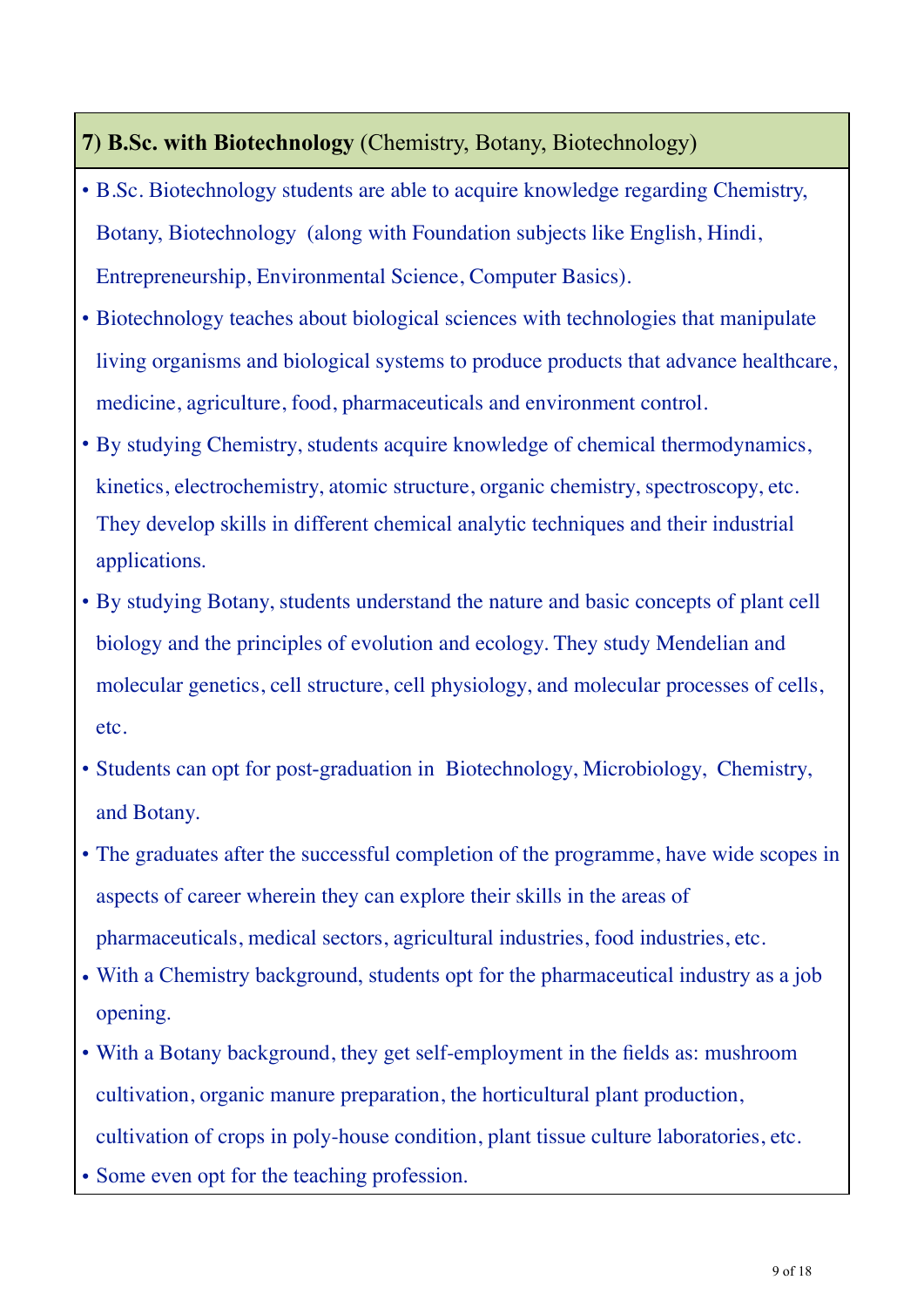## **NAME OF PROGRAMME : BCA**

#### **Bachelors of Computer Applications (BCA)**

- After completing the Bachelors of Computer Applications (BCA), students are able to improve their computer literacy, their basic understanding of operative systems and a working knowledge of software commonly used in academic and professional environments.
- They develop criteria to organize and present different type of works in academic and professional environments and acquire the skills to present ideas effectively and efficiently.
- They learn how to organize information efficiently in the forms of outlines, charts, etc. by using appropriate software, to apply the Systems Analysis Design paradigm for critically analyzing a problem.
- They acquire knowledge of programming networking database and web designing.
- They can provide technical support by developing IT-oriented security issues and protocols
- Students of BCA, who can pursue PG in Physics, CS, MCA and this year DAVV, Indore has allowed BCA students to do a PG in Maths as well.
- The course opens up avenues in the hardware industry and PG in Telecommunications, Physics, and further studies in Maths, Physics, and MCA.
- Defence services, government sector jobs, telecommunication jobs, hardware industry related jobs etc are open for them .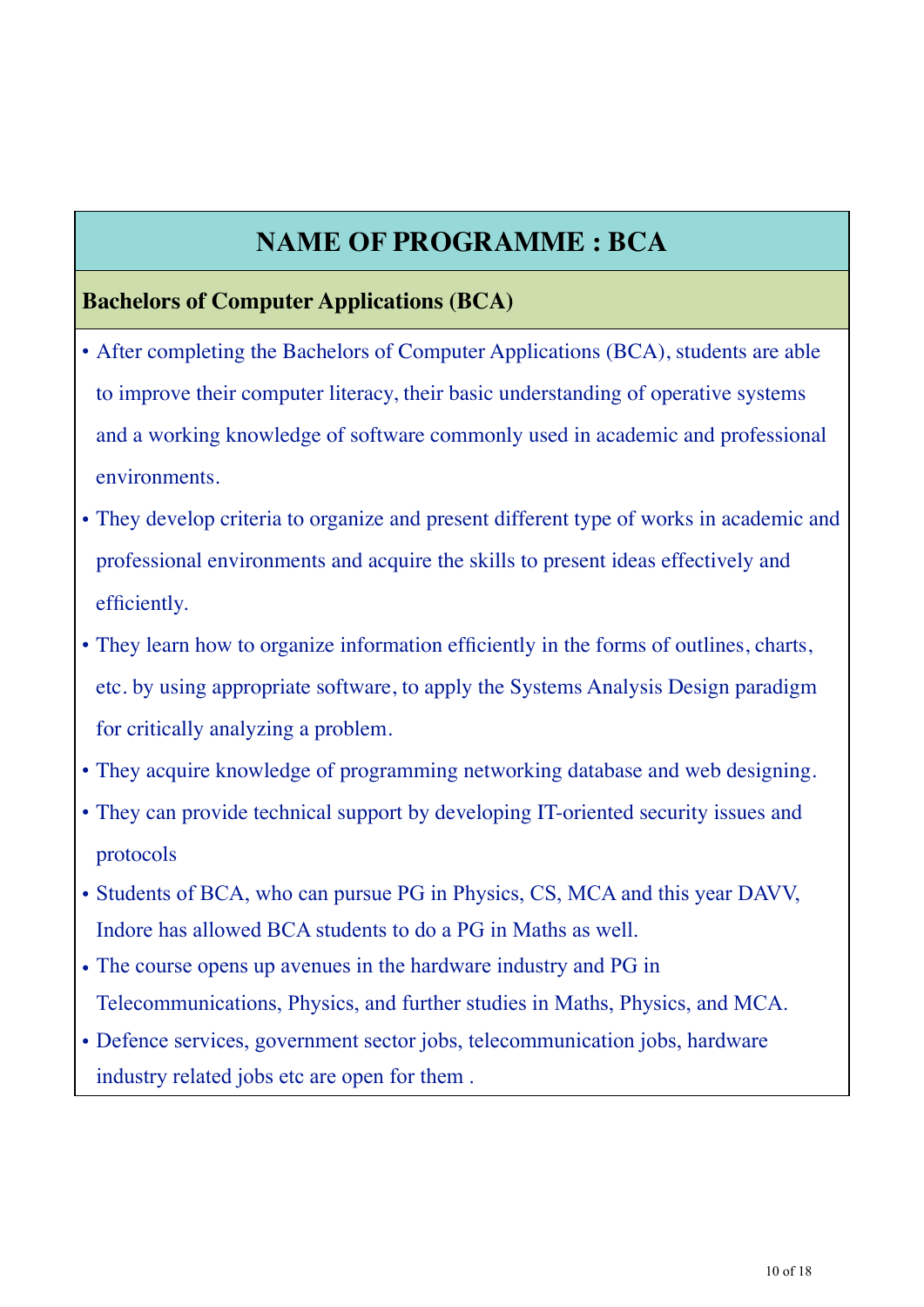# **Programme Specific Outcomes**

### **1) M.Sc. Botany**

•The PG degree provides deep knowledge of subjects as Phycology, Phytochemistry, Forestry, Plant morphology, Phytopathology, Plant anatomy, Plant physiology, Plant genetics, Agronomy, Horticulture, Plant ecology, Plant systematic, Cytology, Genetics, Lichenology, Economic botany, Palynology, Palaeobotany, Bryology, Ethnobotany.

•There are options to work as conservationist, ecologist, horticulturist, environment consultant, plant biochemist, molecular biologist and so on.

•It opens up various job opportunities in the following sectors: Forest Services, Biotechnology Firms, Oil Industry, Land Management Agencies, Seed And Nursery Companies, Plant Health Inspection Services, National Parks, Biological Supply Houses, Plant Resources Laboratory, Educational Institutions.

•Students pursue PhD as well.

### **2) M.Sc. Chemistry**

- A PG in Chemistry opens up avenues for a research in various fields such as pharmaceutical industry, analytical labs, etc.
- Students become abreast with current trends in their subjects. They also gain insights into various areas such Spectroscopy, Photochemistry, Bio-inorganic Chemistry, Photoelectron Spectroscopy, etc. Even job opportunities in these areas are open for them.
- Many PG students have completed their research from our research centre and taken up jobs in academic institutions
- They have career options as : Analytical Chemist, Biochemist, Biomedical Chemist, Chemical Analyst, Chemist, Food & Drug Inspector, Industrial Research Scientist, Lab Chemist.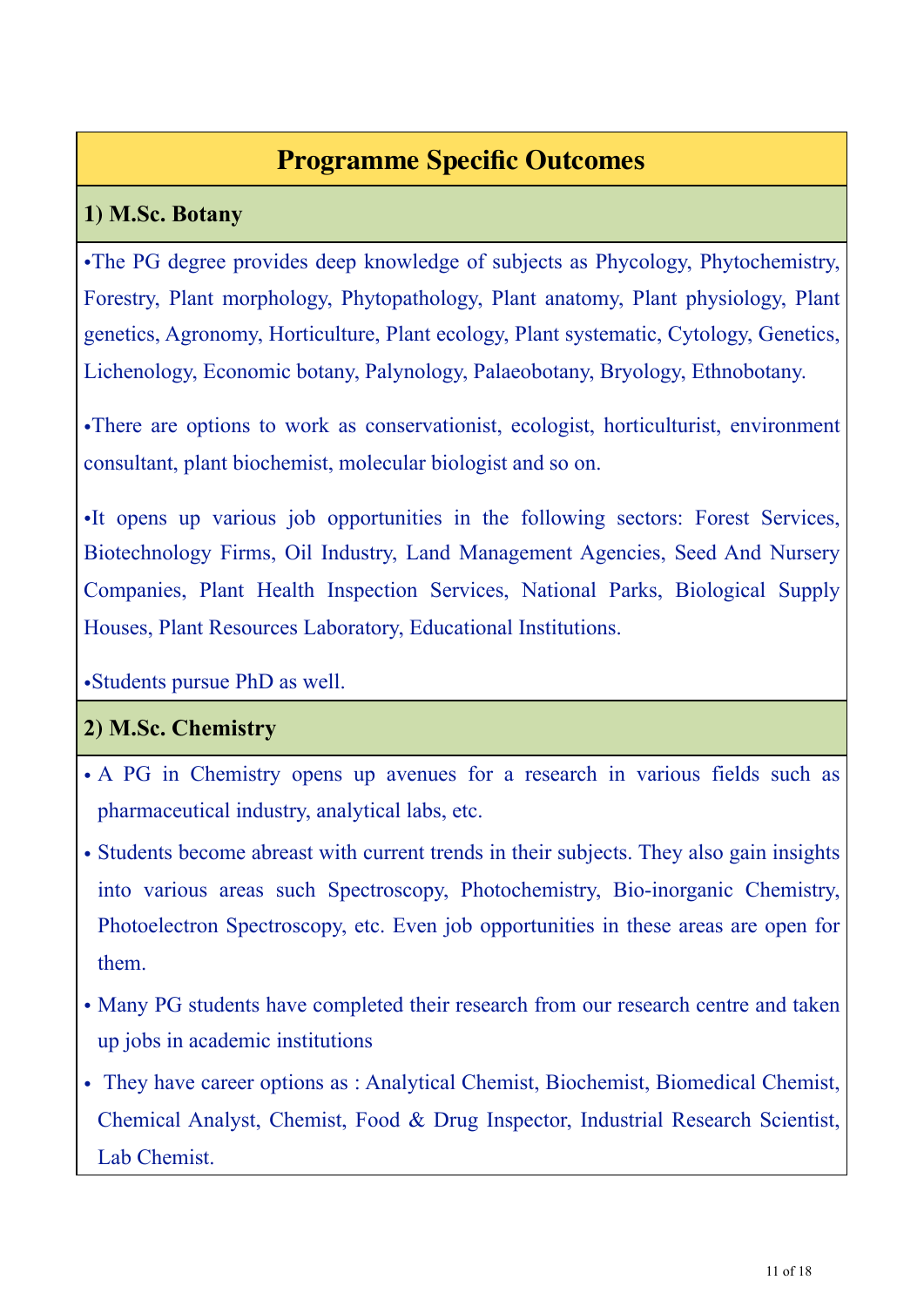### **3) M.Sc. Zoology**

Some programme outcomes are :

- Developing deeper understanding of key concepts of biology at biochemical, molecular and cellular level, physiology and reproduction at organismal level, and ecological impact on animal behaviour, elucidation of animal-animal, animal-plant, animal-microbe interactions and their consequences to animals, humans and the environment.
- Development of an understanding of zoological science for its application in medical entomology, apiculture, aquaculture, agriculture and modern medicine,
- Imparting knowledge of cell biology, genetics, and basic recombinant DNA techniques
- Opening avenues in fisheries, apiculture, aquaculture, forestry, etc.
- The course develops an interdisciplinary research and analytical perspective among students. It benefits them in pursuing PhD research work.

### **4) M.Sc. Physics**

- The post graduate programme in Physics develops analytical skills of students, giving them an in depth understanding of core subjects. This is useful for students who wish to pursue their research.
- It is beneficial in interdisciplinary studies as space physics , or medical physics, or nano physics, etc.
- It opens job opportunities in IT sector, aviation industry, space research, DRDO and educational institutes.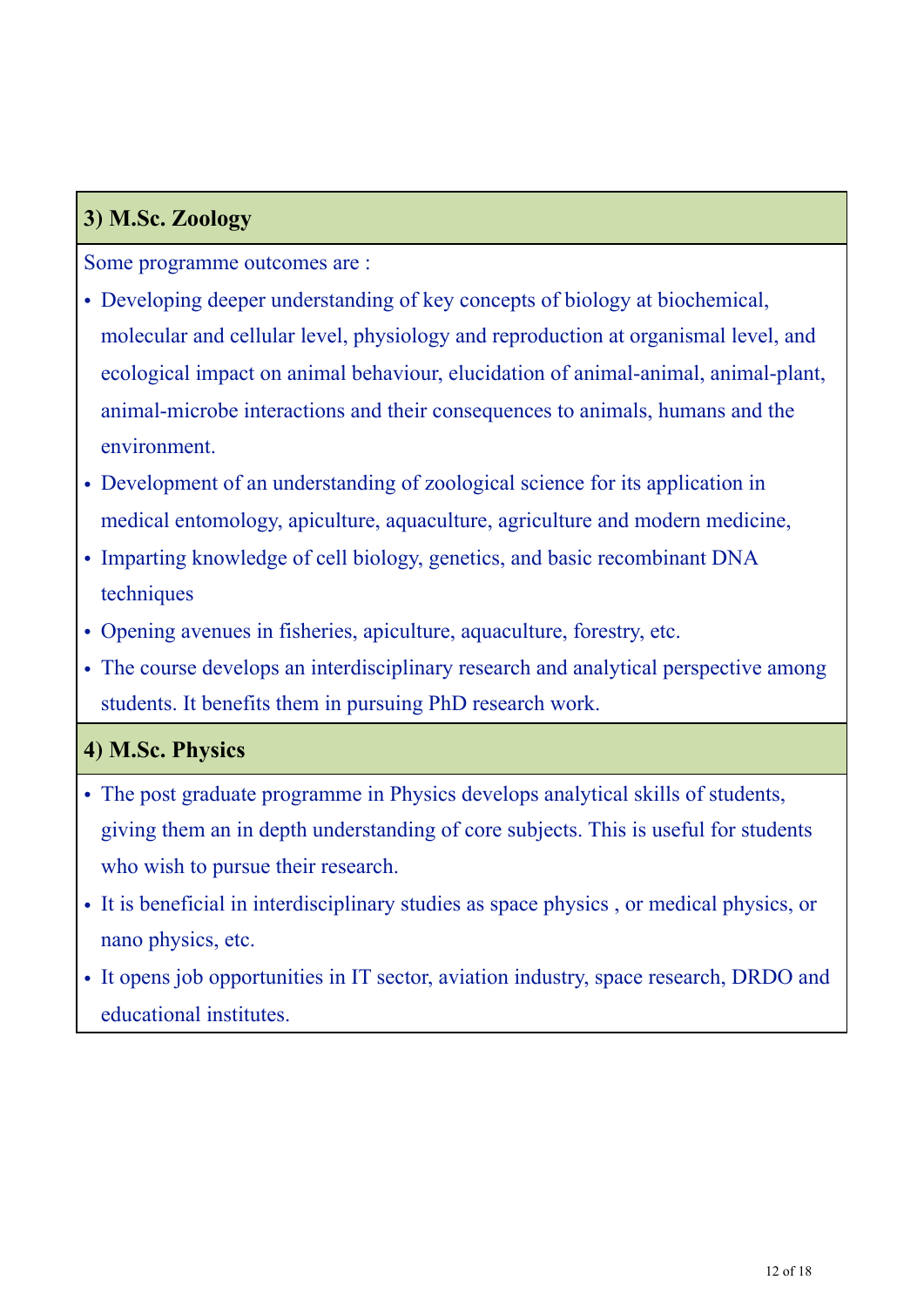## **5) M.Sc. Mathematics**

• Post graduation in Mathematics enables students to learn aspects of pure and applied mathematics

•The programme opens avenues to apply mathematical problems and solutions in a science, technology, business and industry

•A post graduate in Mathematics is equipped with analytical reasoning skills, reasoning skills and logical skills required to qualify various competitive exams. •Students can utilise their skills in various fields such as Astronomy, Astrology, Education, Finance, Economics, Statistics, Computing and in almost all sciences.

### **6) M.Sc. Microbiology**

•The two years study of Master of Microbiology imparts in-depth understanding of basic aspects of microbiological science.

•The laboratory training in addition to theory is included to prepare them for careers in the industry, agriculture, and applied research where biological system is increasingly employed. Basics and current updates in the areas of Industrial Microbiology, Fermentation Technology, Agriculture & Environmental Microbiology, Medical Microbiology, Bioinformatics, Bio-nanotechnology are included to train the students and also sensitize them to scope for research.

•The Masters in Microbiology programme addresses the increasing need for skilled scientific manpower with an understanding of research ethics involving microorganisms to contribute to applications in the field of microbiology. •Students gain knowledge of use of microbes in applied fields and solve problems related to the fields of Microbiology.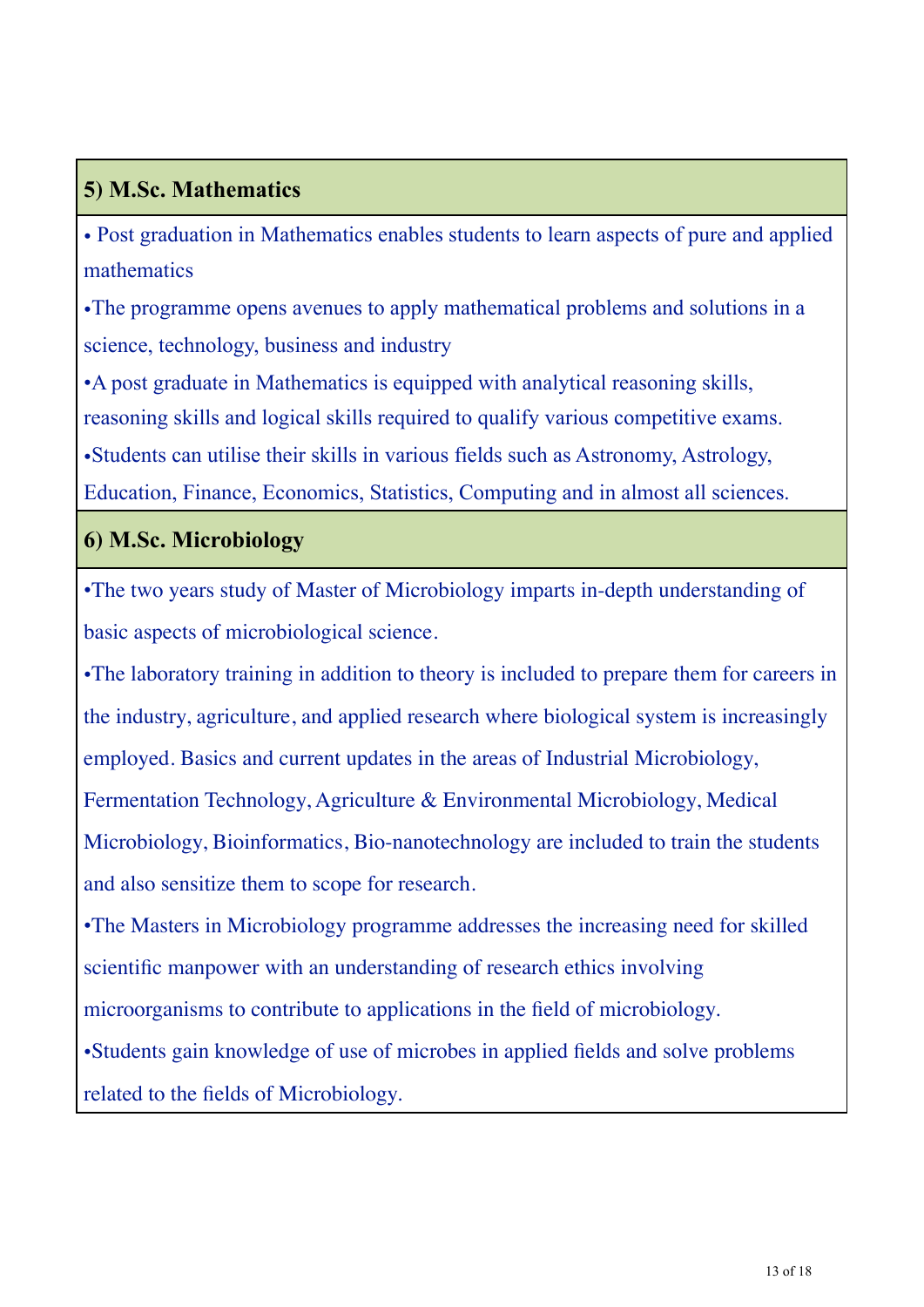## **NAME OF PROGRAMME : Ph.D**

## **Programme Outcomes**

The institute is a recognised by Devi Ahilya Vishwavidyalaya as a research centre for Botany, Chemistry and Zoology.

The Ph.D programme encourages professional development in the chosen area through in depth knowledge, hands on training and preparing students for advance research.

The Ph.D programme starts with a course work which includes papers in research methodology, computer skills, literature survey and reviews and synopsis writing.

 On completion of this programme students are trained in basic computer skills to be able to use computers for their research literature search data interpretation, thesis typing and presentation and publication of scientific data.

 On successful completion of course work students are the registered on a topic of their choice and available facilities to carry out research work which on completion is submitted as a thesis.

Students who have done their PhD research in our research centres have acquired in depth knowledge and competence in their subjects which has enabled them to crack state and national level competitive exams.

Subject experts who are appointed as externals for the PhD viva voce of candidates, strengthen our academic and industry linkages.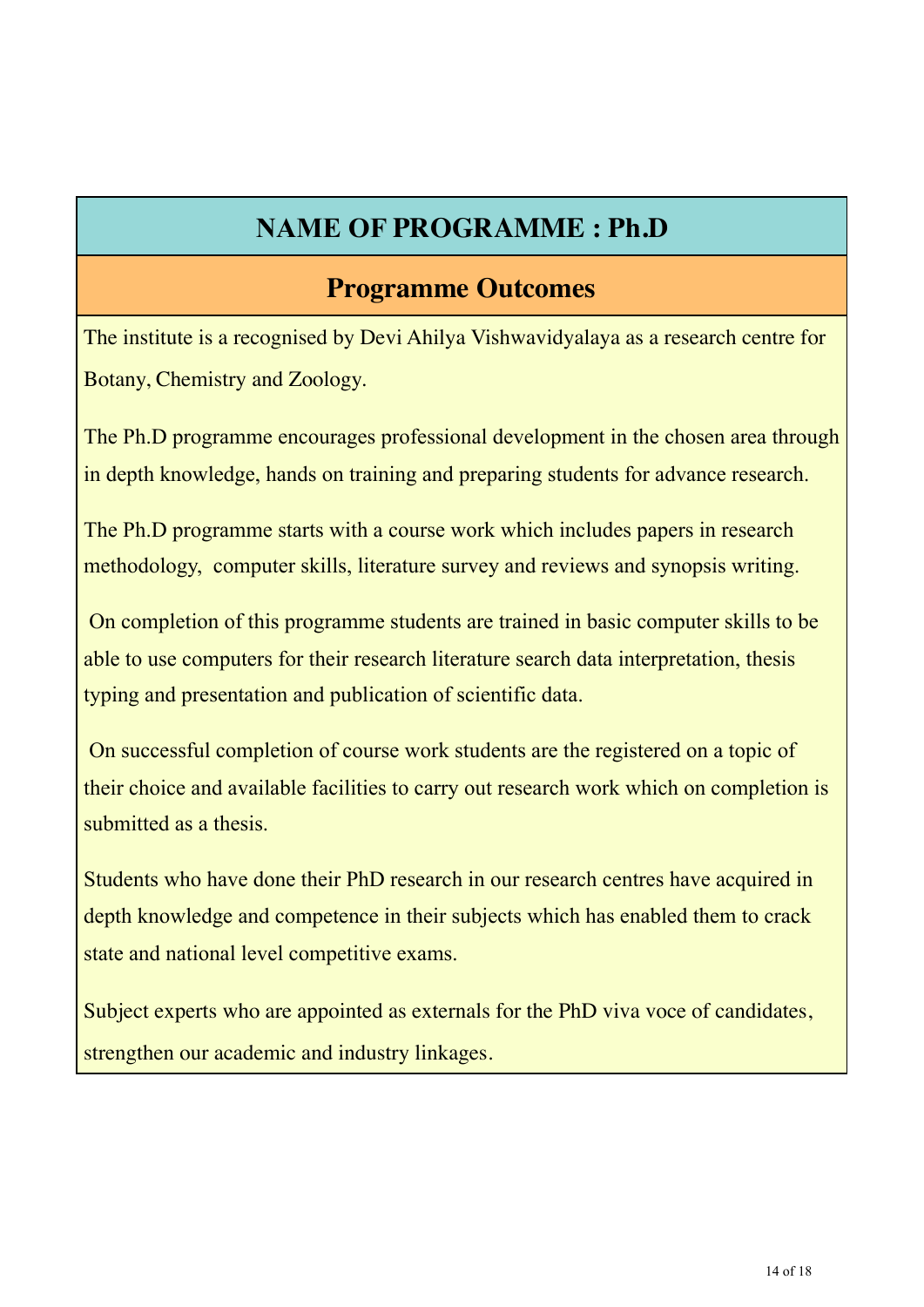## **Course Outcomes**

### **M.Sc. Microbiology**

#### *Course title: Bacteriology*

- This course provide detailed understanding of general bacteriology and techniques for isolation of pure cultures of bacteria
- It demonstrates theory and practical skills in aseptic techniques and teaches to perform routine culture handling tasks safely and effectively

#### *Course title: Virology, Mycology and Phycology*

• This course provides structure and properties of viruses, fungi and algae.

#### *Course title: Immunology*

- This course provides insight into defence system of human body and natural mechanism of protection from disease.
- It deals with the salient features of antigen antibody reaction  $\&$  its uses in diagnostics and various other studies.

### *Course title: Microbial Biochemistry*

• The course gives an overview of major biomolecules: carbohydrates, lipids, amino acids, enzymes and vitamins - their classification, structure, functions *Course title: Microbial Genetics* 

*•* This course provide detailed understanding of DNA replication, mutations, transcription, translation and gene transfer mechanisms.

#### *Course title: Microbial Physiology*

*•* This course imparts knowledge on bacterial photosynthesis, respiratory metabolism, lipid metabolism, metabolism of amino acids and metagenomics.

#### *Course title: Instrumentation*

*•* This course provide detailed knowledge of tools and technique used for detection and measurement of biological molecules and their functions

*cont*...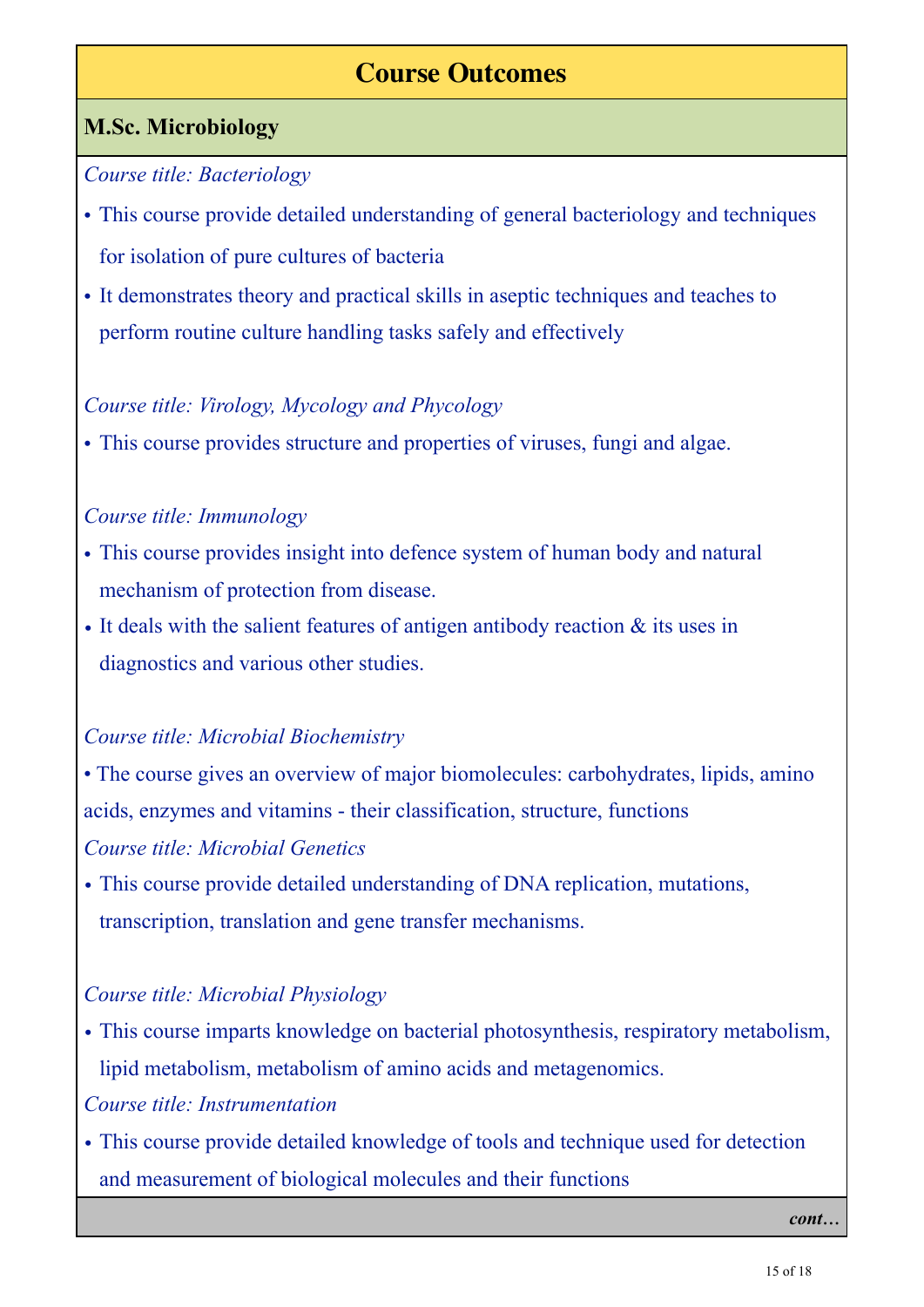16 of 18

#### *M.Sc. Microbiology course outcomes: cont…*

Course title: *Bioprocess Technology* 

*•* The course deals with industrial microbiology & fermentation technology

### *Course title: Molecular Biology & Genetic Engineering*

• This course provide detailed understanding of recombinant DNA technology and its use in modern biology.

### *Course title: Medical Microbiology*

- This course emphasizes on role of microbes in disease establishment and their control and prevention.
- It provides learning opportunities in the basic principles of medical microbiology and diseases caused by bacteria, fungi, viruses, protozoa, etc.

### *Course title: Biostatistics and Bioinformatics*

- *•* This course equip students on analysis of scientific data, *applications of statistics in biological research* and concept of significance.
- It deals with classification of biological databases and their functions, basic concepts of sequence comparison and phylogenetic analysis.

### *Course title: Applied Microbiology*

- *•* This course deals with the applied aspects of microbiology including the knowledge about biofertilizers, bioinsecticides, biofuels, bioremediation, biosensors biopolymers and bioleaching.
- *• Course title: Pharmaceutical Microbiology*
- This course prepares students for job opportunities in pharmaceutical industry by emphasising on microbiological techniques involved in pharmaceutical industries
- It helps to acquire knowledge of GMP practices, understanding of microbiological assays of growth promoting and growth inhibiting substances, molecular principles of drug targeting and drug development in pharmaceutical process